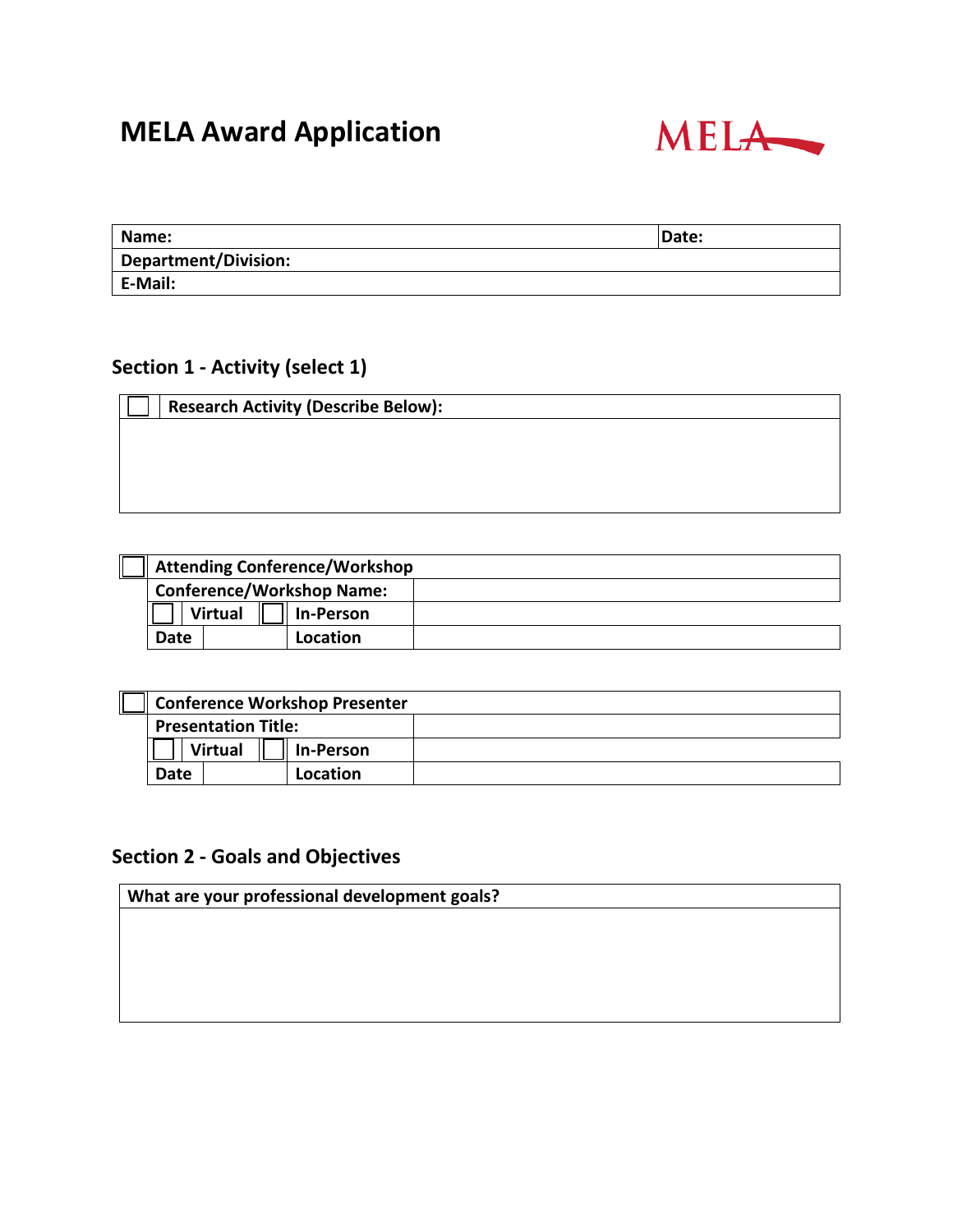#### **Section 3 – Other awards and compensation (if applicable)**

| Have you applied for and received a MELA award for this or another activity? |                         |  |
|------------------------------------------------------------------------------|-------------------------|--|
| Date:                                                                        | <b>Amount of Award:</b> |  |

**Will you be receiving additional funding or compensation for this activity? If yes, please describe** 

# **Section 4 – Budget Itemization**

| <b>Expense Type</b>                                 | <b>Description/Specifics</b>   | <b>Actual Cost or</b><br><b>Amount</b> | <b>MELA Use</b><br>Only |
|-----------------------------------------------------|--------------------------------|----------------------------------------|-------------------------|
| <b>Registration Fees</b>                            |                                | Requested                              |                         |
|                                                     |                                | \$0.00                                 |                         |
| Travel - Include transport,<br>Lodging, meals, etc. |                                | \$0.00                                 |                         |
| <b>Supplies</b>                                     |                                | \$0.00                                 |                         |
| Misc - describe                                     |                                | \$0.00                                 |                         |
| Misc - describe                                     |                                | \$0.00                                 |                         |
| Misc - describe                                     |                                | \$0.00                                 |                         |
| Misc - describe                                     |                                | \$0.00                                 |                         |
|                                                     | <b>Total Amount Requested:</b> | \$0.00                                 |                         |

# **Section 5 – Outcomes**

| How do you plan to share the knowledge gained from this activity with the MELA<br>community? (check all that apply) |                                   |  |
|---------------------------------------------------------------------------------------------------------------------|-----------------------------------|--|
| Publication                                                                                                         | <b>Written Report</b>             |  |
| Give a presentation at MELA Ed Day                                                                                  | Instructional Video (MELA Moment) |  |
| Host a workshop at MELA Ed Day                                                                                      | Other                             |  |